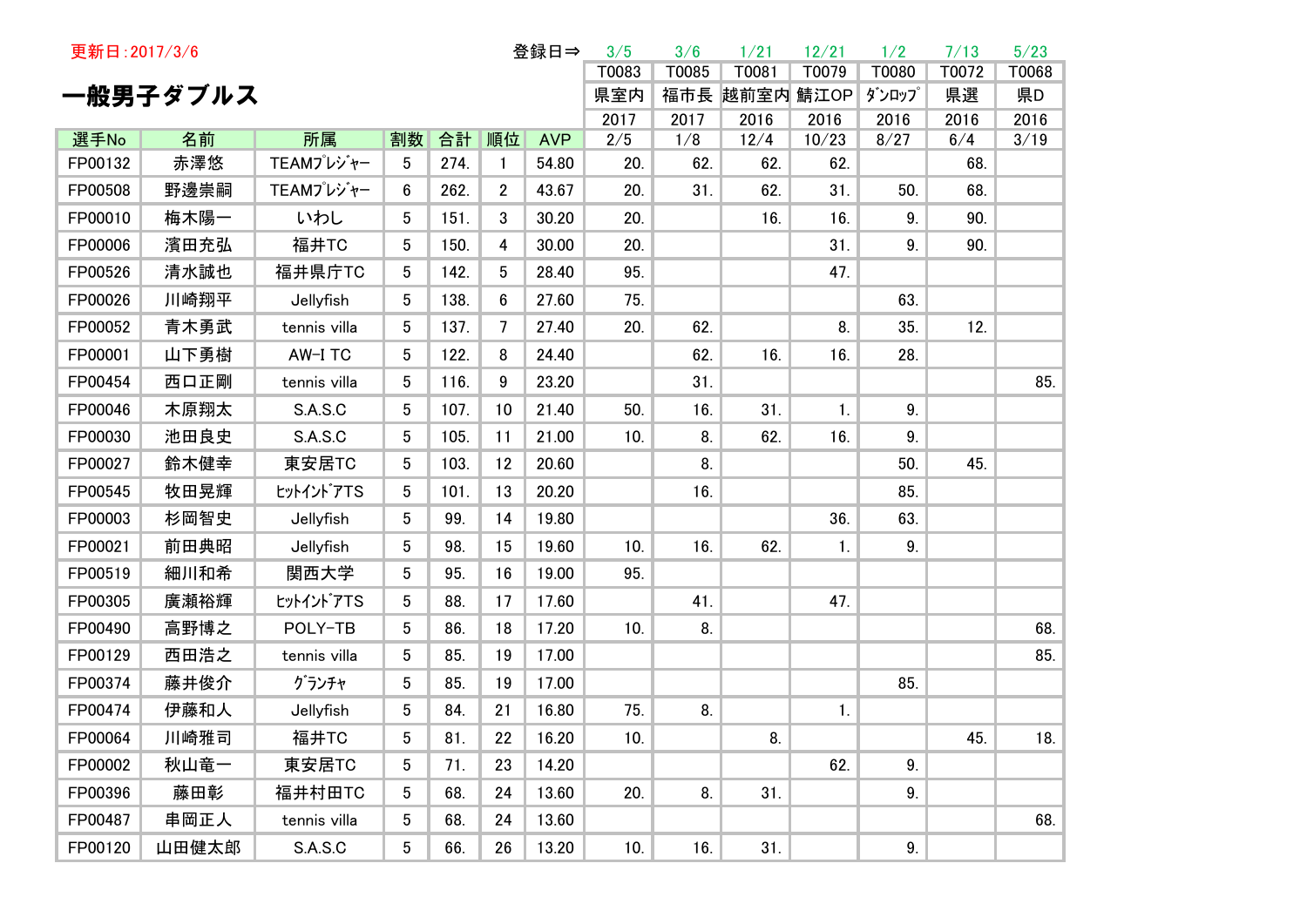| FP00029 | 内田浩二  | tennis villa         | $5^{\circ}$     | 63. | 27 | 12.60 |     |     |     |     |     | 45. | 18. |
|---------|-------|----------------------|-----------------|-----|----|-------|-----|-----|-----|-----|-----|-----|-----|
| FP00138 | 中村隆志  | TEAMプレジャー            | 5               | 62. | 28 | 12.40 |     | 62. |     |     |     |     |     |
| FP00501 | 藤田一郎  | ブルーマンTC              | 5               | 61. | 29 | 12.20 |     |     | 16. |     |     | 45. |     |
| FP00385 | 石森翔   | 東安居TC                | 5               | 58. | 30 | 11.60 | 50. |     |     | 8.  |     |     |     |
| FP00053 | 白崎奨也  | 今立T.C                | $5\overline{)}$ | 55. | 31 | 11.00 |     |     |     | 8.  | 35. | 12. |     |
| FP00418 | 青木亮太  | Cerise               | 5               | 52. | 32 | 10.40 |     |     | 8.  | 26. |     |     | 18. |
| FP00399 | 小泉勇樹  | 今立T.C                | 5 <sup>5</sup>  | 50. | 33 | 10.00 | 50. |     |     |     |     |     |     |
| FP00556 | 山内悟   | 今立T.C                | 5 <sup>5</sup>  | 50. | 33 | 10.00 | 50. |     |     |     |     |     |     |
| FP00306 | 柳原将俊  | 福井村田TC               | $5\overline{)}$ | 48. | 35 | 9.60  |     | 8.  | 31. |     | 9.  |     |     |
| FP00529 | 林凌平   | Jellyfish            | $5\overline{)}$ | 45. | 36 | 9.00  |     |     |     | 36. | 9.  |     |     |
| FP00028 | 山本隆彦  | Jellyfish            | $5\overline{)}$ | 42. | 37 | 8.40  |     | 8.  | 16. |     |     |     | 18. |
| FP00432 | 阿部祥大  | tットイントアTS            | $5\overline{)}$ | 41. | 38 | 8.20  |     | 41. |     |     |     |     |     |
| FP00540 | 竹嶋孝介  | I.S.S                | 5               | 41. | 38 | 8.20  | 20. | 4.  |     | 8.  | 9.  |     |     |
| FP00116 | 三仙陽一  | 福井TC                 | 5               | 36. | 40 | 7.20  | 10. |     | 8.  |     |     |     | 18. |
| FP00009 | 竹内奨   | Cerise               | 5               | 35. | 41 | 7.00  |     |     |     | 26. | 9.  |     |     |
| FP00333 | 林基史   | POLY-TB              | 5               | 35. | 41 | 7.00  |     | 16. |     | 1.  |     |     | 18. |
| FP00048 | 中野仁之  | <b>ATP</b>           | 5               | 31. | 43 | 6.20  |     | 8.  |     |     |     | 23. |     |
| FP00509 | 向井竜一  | <b>TLTC</b>          | 5               | 29. | 44 | 5.80  |     | 8.  |     |     | 9.  | 12. |     |
| FP00063 | 石井忠博  | セーレンTC               | 5               | 28. | 45 | 5.60  |     | 16. |     |     |     | 12. |     |
| FP00159 | 野崎俊佑  | AW-I TC              | 5               | 28. | 45 | 5.60  |     |     |     |     | 28. |     |     |
| FP00498 | 渡辺浩   | cerise               | 5               | 25. | 47 | 5.00  | 20. | 4.  |     | 1.  |     |     |     |
| FP00136 | 中川喜一  | Team <sup>"</sup> 時" | 5               | 23. | 48 | 4.60  |     |     |     |     |     | 23. |     |
| FP00062 | 四方一彦  | <b>TLTC</b>          | 5               | 21. | 49 | 4.20  |     |     |     |     | 9.  | 12. |     |
| FP00377 | 小野田凌大 | 福井大学                 | 5               | 21. | 49 | 4.20  |     |     |     | 21. |     |     |     |
| FP00531 | 瀧原諒   | 福井大学                 | 5               | 21. | 49 | 4.20  |     |     |     | 21. |     |     |     |
| FP00339 | 舟岡良太  | いわし                  | 5 <sup>5</sup>  | 19. | 52 | 3.80  |     |     |     | 1.  |     |     | 18. |
| FP00358 | 佐藤祐介  | 福井銀行TC               | 5 <sup>5</sup>  | 19. | 52 | 3.80  |     |     |     | 1.  | 18. |     |     |
| FP00473 | 浅井陵一  | Ship's               | $5\overline{)}$ | 19. | 52 | 3.80  | 10. |     |     |     | 9.  |     |     |
| FP00491 | 佐野勇気  | POLY-TB              | $5\overline{)}$ | 19. | 52 | 3.80  |     |     |     | 1.  |     |     | 18. |
| FP00025 | 塩田達也  | いわし                  | 5 <sup>5</sup>  | 18. | 56 | 3.60  |     |     |     |     |     |     | 18. |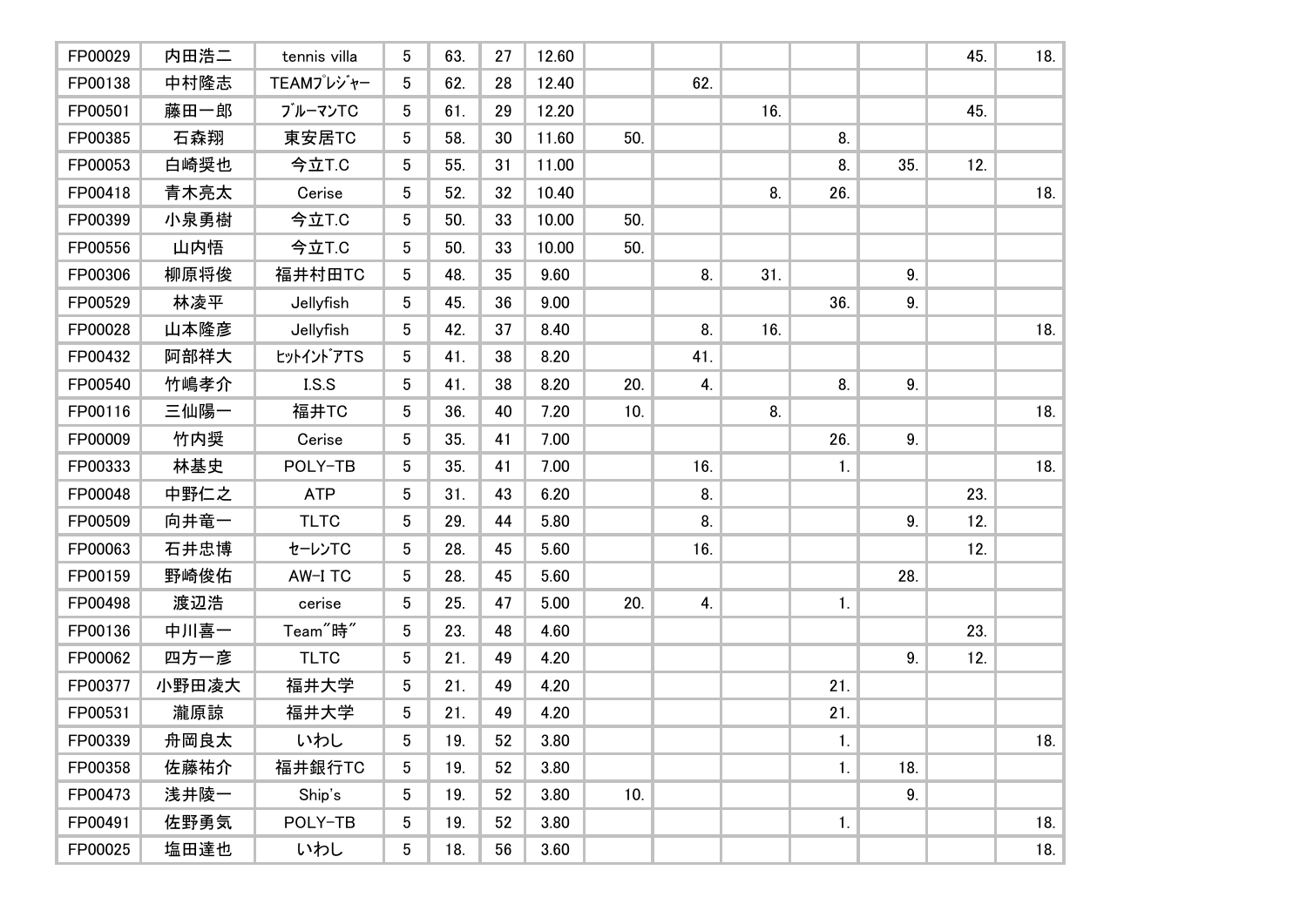| FP00058 | 八木健文  | POLY-TB              | 5               | 18. | 56 | 3.60 | 10. | 8.  |    |     |     |     |     |
|---------|-------|----------------------|-----------------|-----|----|------|-----|-----|----|-----|-----|-----|-----|
| FP00161 | 岑吉翼   | 福井銀行TC               | 5               | 18. | 56 | 3.60 |     |     |    |     | 18. |     |     |
| FP00488 | 島本徹   | ブルーマンTC              | 5               | 18. | 56 | 3.60 |     |     |    |     |     |     | 18. |
| FP00489 | 吉岡潤   | Cerise               | 5               | 18. | 56 | 3.60 |     |     |    |     |     |     | 18. |
| FP00492 | 田中俊己  | グランチャ                | 5               | 18. | 56 | 3.60 |     |     |    |     |     |     | 18. |
| FP00004 | 児泉豪   | 虎子浪TC                | 5               | 17. | 62 | 3.40 | 0.  | 16. |    | 1.  |     |     |     |
| FP00040 | 土井智文  | Jellyfish            | 5               | 17. | 62 | 3.40 |     | 8.  |    |     | 9.  |     |     |
| FP00050 | 赤松雄一郎 | 虎子浪TC                | 5 <sup>5</sup>  | 17. | 62 | 3.40 |     |     |    | 8.  | 9.  |     |     |
| FP00117 | 三田村亮実 | AW-I TC              | 5               | 16. | 65 | 3.20 |     | 16. |    |     |     |     |     |
| FP00538 | 池田純平  | S.A.S.C              | 5               | 16. | 65 | 3.20 |     |     |    | 16. |     |     |     |
| FP00031 | 菊澤重明  | <b>ATP</b>           | 5               | 12. | 67 | 2.40 |     |     |    |     |     | 12. |     |
| FP00157 | 野原良明  | Team <sup>"</sup> 時" | 5               | 12. | 67 | 2.40 |     |     |    |     |     | 12. |     |
| FP00428 | 喜多輝之  | <b>WKTC</b>          | 5 <sup>5</sup>  | 12. | 67 | 2.40 |     |     |    |     |     | 12. |     |
| FP00397 | 田畑勝朗  | Jellyfish            | 5               | 10. | 70 | 2.00 | 10. |     |    |     |     |     |     |
| FP00398 | 柳瀬民人  | 今立T.C                | 5               | 10. | 70 | 2.00 | 10. |     |    |     |     |     |     |
| FP00419 | 梅田直史  | tットイントアTS            | 5 <sup>5</sup>  | 10. | 70 | 2.00 | 10. |     |    |     |     |     |     |
| FP00429 | 京谷健太  | ガッツTC                | $5\overline{)}$ | 10. | 70 | 2.00 | 10. |     |    |     |     |     |     |
| FP00485 | 笠原友哉  | Ship's               | 5               | 10. | 70 | 2.00 | 10. |     |    |     |     |     |     |
| FP00503 | 姉崎智士  | Ship's               | 5               | 10. | 70 | 2.00 | 10. |     |    |     |     |     |     |
| FP00049 | 小川政宏  | 宝永体協                 | 5 <sup>5</sup>  | 9.  | 76 | 1.80 |     |     |    |     | 9.  |     |     |
| FP00082 | 小倉学   | グランチャ                | $5\overline{)}$ | 9.  | 76 | 1.80 |     |     |    |     | 9.  |     |     |
| FP00088 | 谷川和巳  | いわし                  | $5\overline{)}$ | 9.  | 76 | 1.80 |     |     |    |     | 9.  |     |     |
| FP00119 | 山田貴廣  | 西番TC                 | 5               | 9.  | 76 | 1.80 |     |     |    |     | 9.  |     |     |
| FP00139 | 中谷智博  | Jellyfish            | $5\overline{)}$ | 9.  | 76 | 1.80 |     |     | 8. | 1.  |     |     |     |
| FP00151 | 八杉竜生  | グランチャ                | 5 <sup>5</sup>  | 9.  | 76 | 1.80 |     |     |    |     | 9.  |     |     |
| FP00343 | 穂積凌平  | Jellyfish            | 5 <sub>5</sub>  | 9.  | 76 | 1.80 |     | 8.  |    | 1.  |     |     |     |
| FP00546 | 森田陽介  | 三国ポーム                | 5               | 9.  | 76 | 1.80 |     |     |    |     | 9.  |     |     |
| FP00547 | 五十嵐隆史 | Cerise               | 5               | 9.  | 76 | 1.80 |     |     |    |     | 9.  |     |     |
| FP00042 | 浅岡隆司  | 虎子浪TC                | 5               | 8.  | 85 | 1.60 |     | 8.  |    |     |     |     |     |
| FP00079 | 松塚竹彦  | Jellyfish            | 5               | 8.  | 85 | 1.60 |     | 8.  |    |     |     |     |     |